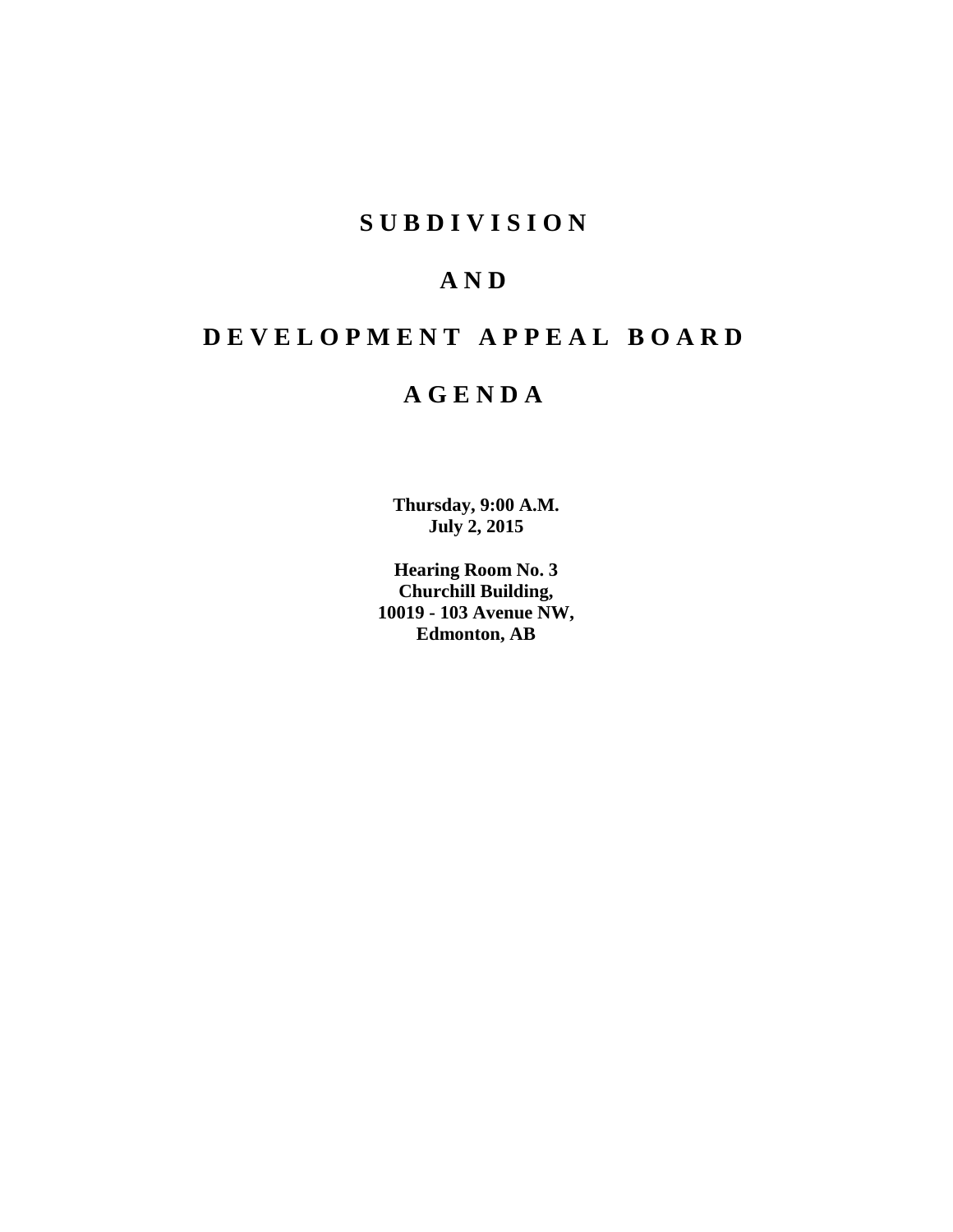### **SUBDIVISION AND DEVELOPMENT APPEAL BOARD HEARING ROOM NO. 3**

#### **TO BE RAISED**

I 9:00 A.M. SDAB-D-15-114

Construct a Freestanding Minor Digital Onpremises Off-premises Sign

18304 - 100 Avenue NW Project No.: 159466458-001

#### **LUNCH BREAK**

#### **TO BE RAISED**

II 12:30 P.M. SDAB-D-15-102

# **WITHDRAWN**

Comply with an Order to dismantle and remove the Freestanding Off-premises Signs from the Site. This Order is to be complied with on or before June 1, 2015.

6810 - Yellowhead Trail NW Project No.: 168696143-001

*NOTE: Unless otherwise stated, all references to "Section numbers" refer to the authority under the Edmonton Zoning Bylaw 12800.*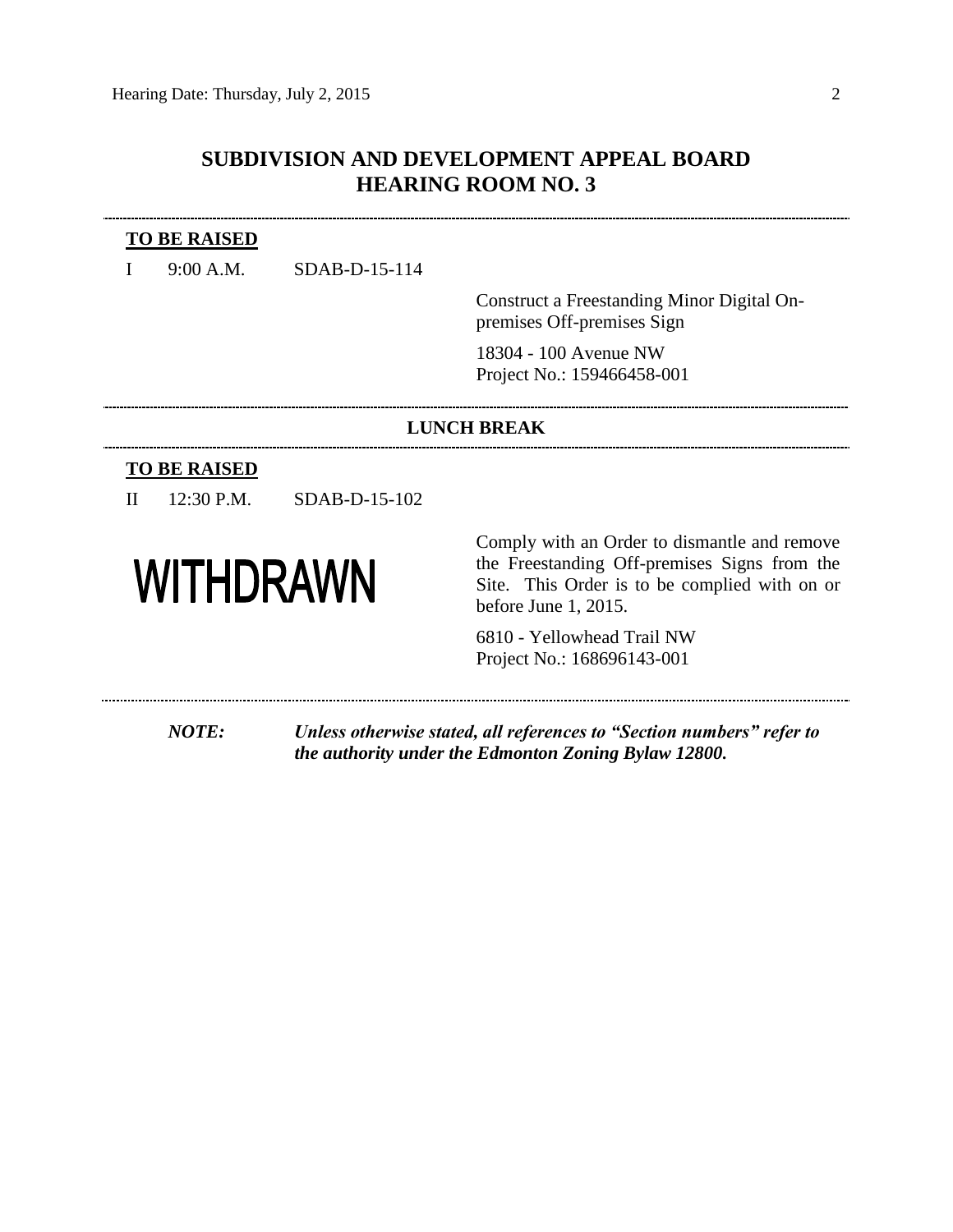#### **TO BE RAISED**

#### ITEM I: 9:00 A.M. FILE: SDAB-D-15-114

#### AN APPEAL FROM THE DECISION OF THE DEVELOPMENT OFFICER

APPLICATION NO.: 159466458-001

APPLICATION TO: Construct a Freestanding Minor Digital

DECISION OF THE DEVELOPMENT AUTHORITY: Refused

DECISION DATE: April 22, 2015

DATE OF APPEAL: May 4, 2015

MUNICIPAL DESCRIPTION OF SUBJECT PROPERTY: 18304 - 100 Avenue NW

OVERLAY: N/A

On-premises Off-premises Sign

LEGAL DESCRIPTION: Plan 0927895 Blk 1 Lot 27

ZONE: DC2.876 Site Specific Development Control Provision

STATUTORY PLAN: Place LaRue West Neighbourhood Area Structure Plan

#### DEVELOPMENT OFFICER'S DECISION

REFUSED - The proposed development is refused for the following reasons:

1) The maximum Area shall be 20 m2 for proposed Minor Digital On-premises Offpremises Signs that are Freestanding Signs. The maximum combined Area of Digital Sign Copy and any other type of Copy on the same Sign face shall not exceed 20 m2. (Reference Section  $59E.3(5)(c)(ii)$ )

Proposed area 31.2 m2 Exceeds by 11.2 m2

In the opinion of the Development Officer, any excess sign area other than permitted for the Minor Digital On-premises Off-premises Sign, would contribute to light pollution and visual intrusion into residential properties south of 100 Avenue, contrary to Section DC2.876.4(z)(i).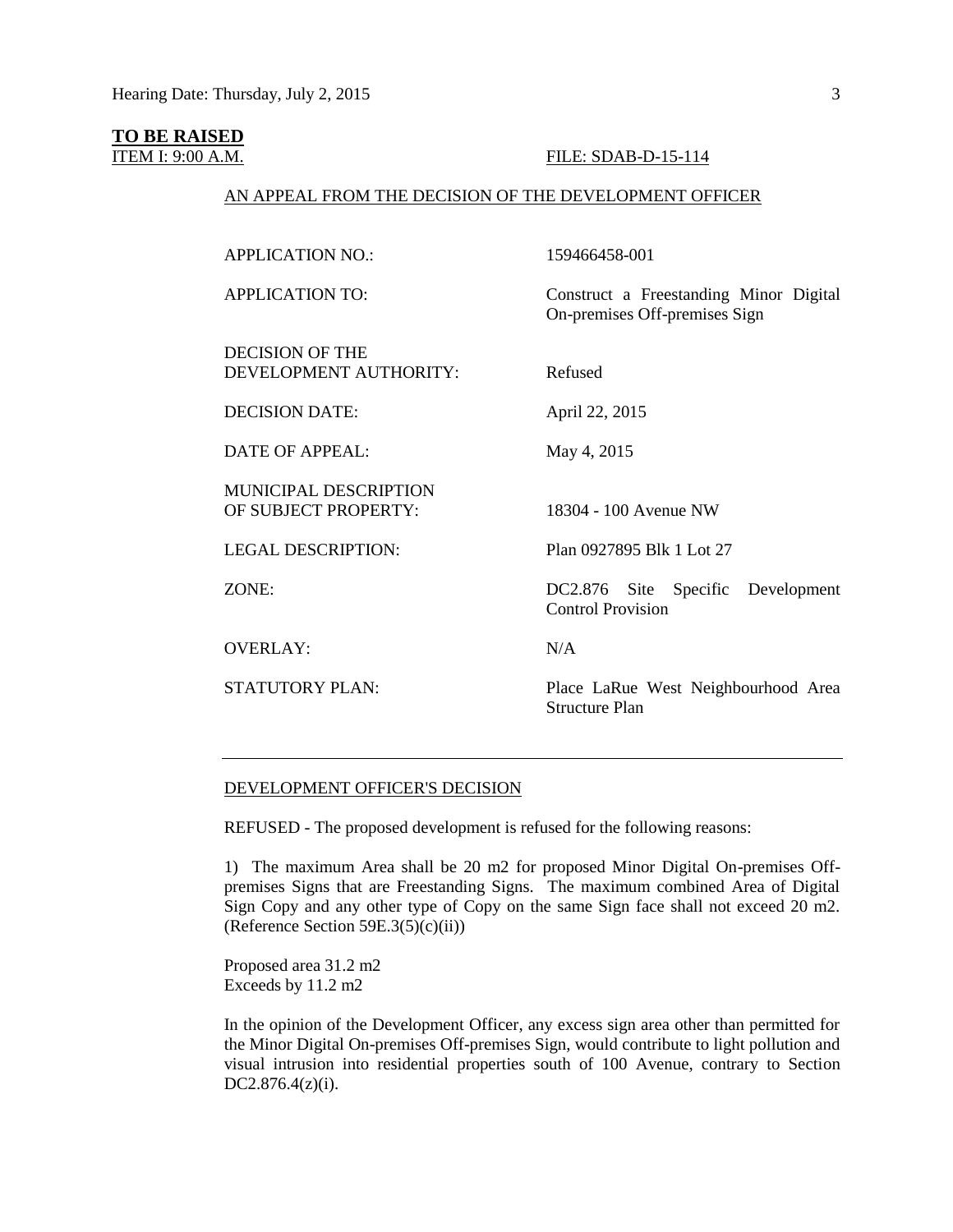2) Minor Digital On-premises Off-premises Signs shall be located such that the Sign does not obscure a driver decision point. The Development Officer and Transportation Services shall be satisfied that each Copy Area:

a) does not physically obstruct the sightlines or view of a traffic control device or traffic control signal for oncoming vehicle traffic;

b) is not located in the field of view near or past the traffic control device or traffic control signal in the sightlines of oncoming vehicle traffic;

c) is not located in the field of view near or past other traffic conflict points such as intersections, merge points, exit ramps, or curved roadways; and

d) illumination does not compete with or dull the contrast of the traffic control device or traffic control signal for oncoming vehicle traffic. (Reference Section 59.2(2)(a-d))

The proposed location of the Minor Digital On-premises Off-premises Sign is within 20 degree cone of vision, which requires a Safety Review prior to approval. The proposed location of the Minor Digital On-premises Off-premises Sign is in the direct path of an existing traffic control signal. As such, the Transportation Department has determined that the proposed sign location will also backlight the subject traffic control signal on NE corner of intersection.

Note: The applicant has not demonstrated any unnecessary hardship or practical difficulties peculiar to the Use or character of the site in considering any variance to the reasons of the refusal, contrary to Section 11.4 of the Zoning Bylaw.

#### APPELLANT'S SUBMISSION

- 1. The subject property was recently re-zoned to accommodate the proposed sign and the proposed sign is now a listed use in the applicable DC-2 Zone.
- 2. While Sign Schedule 59E does provide that the maximum sign area for Minor Digital On-premises / Off-premises Signs is 20m2, that same Schedule contemplates Onpremises / Off-premises Signs of greater dimensions and purports to regulate the same on the basis of that greater area. Development along this stretch of 100th Avenue is all of a large scale, highway commercial nature, and the increase in sign area is both available and appropriate at this location.
- 3. Section 720.3(3) of the Zoning Bylaw provides that all Regulations in the Zoning Bylaw shall apply to development in a DC2 Zone, and this necessarily includes those Regulations that grant the Development Officer discretion to grant variances in appropriate circumstances. Because the variance issue is a matter of discretion, the exercise of that discretion is a fit matter for appeal within the context of section 641(4)(b) of the Municipal Government Act.
- 4. The Development Officer failed to follow the directions of Council in any event in finding that the proposed would "contribute to light pollution and visual intrusion into residential properties south of 100 Avenue" in circumstances where: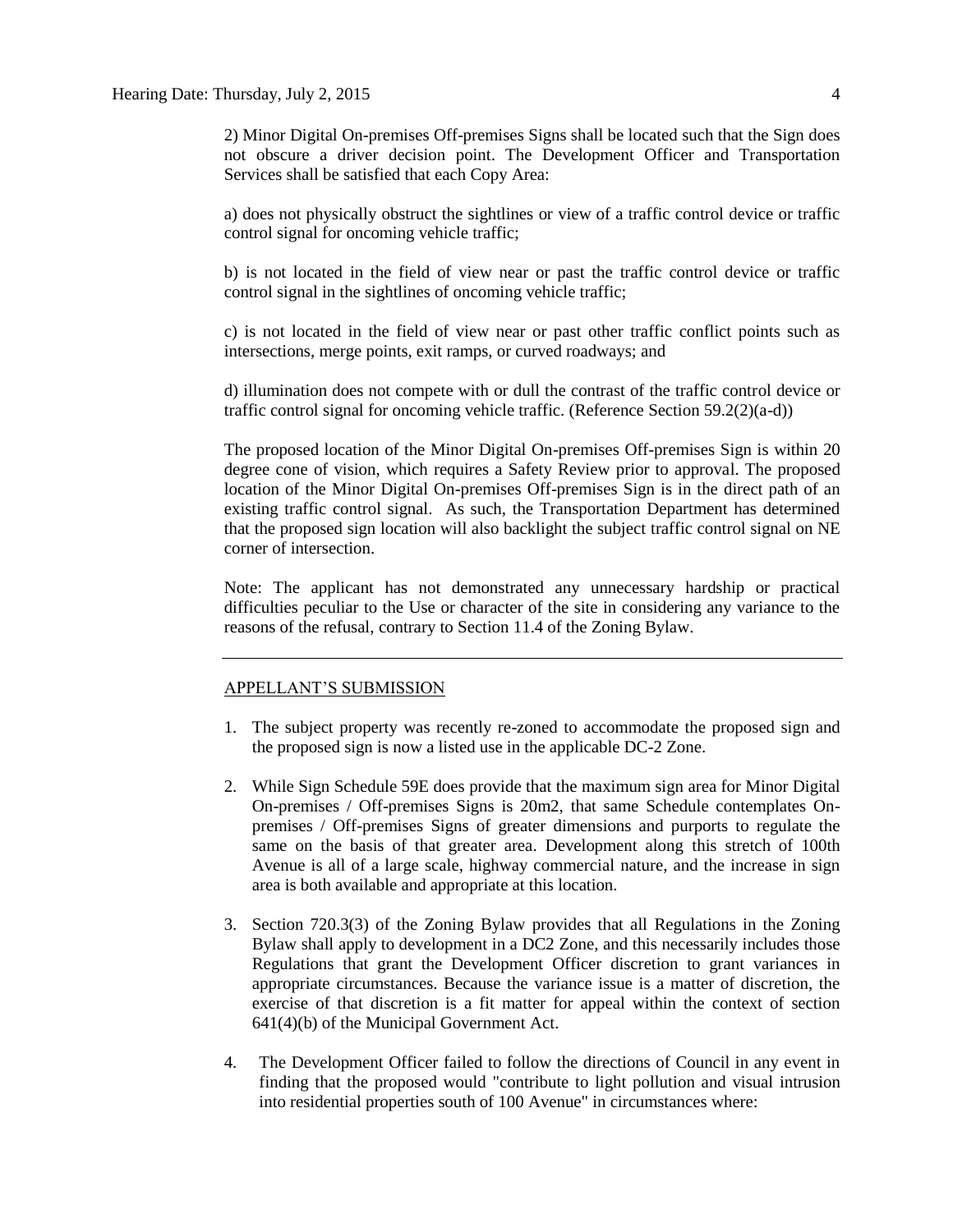- (a)The proposed sign is oriented to the west as otherwise prescribed by the DC2 zoning; and
- (b) The nature of the proposed sign is such that its light is not diffused but is directed to the west.

The sign will be relocated slightly to address the concerns expressed by Transportation Services.

Such further and other reasons as may be presented at the hearing of this appeal.

#### SUBDIVISION AND DEVELOPMENT APPEAL BOARD OFFICER'S COMMENTS

The Subdivision and Development Appeal Board at a hearing on May 6, 2015 made and passed the following motion:

"that the appeal hearing be SCHEDULED FOR JUNE 4, 2015 at the written request of Legal Counsel for the Appellant and in agreement with Sustainable Development."

The Subdivision and Development Appeal Board at a hearing on June 4, 2015 made and passed the following motion:

"that the appeal hearing be SCHEDULED FOR July 2, 2015 at the written request of Legal Counsel for the Appellant and in agreement with Sustainable Development."

Section 641(4) of the *Municipal Government Act*, Chapter M-26 states despite section 685, if a decision with respect to a development permit application in respect of a direct control district

- (a) is made by a council, there is no appeal to the subdivision and development appeal board, or
- (b) is made by a development authority, the appeal is limited to whether the development authority following the directions of council, and if the subdivision and development appeal board finds that the development authority did not follow the directions it may, in accordance with the directions, substitute its decision for the development authority's decision.

**Minor Digital On-premises Off-premises Signs** is a listed Use in the DC2.876 Site Specific Development Control Provision, Section DC2.876.3(g).

Under Section 7.9(7), **Minor Digital On-premises Off-premises Signs** means any Sign that is remotely changed on or off Site and has a Message Duration greater than or equal to 6 seconds. Minor Digital On-premises Off-premises Signs incorporate a technology or method allowing the Sign to change Copy without having to physically or mechanically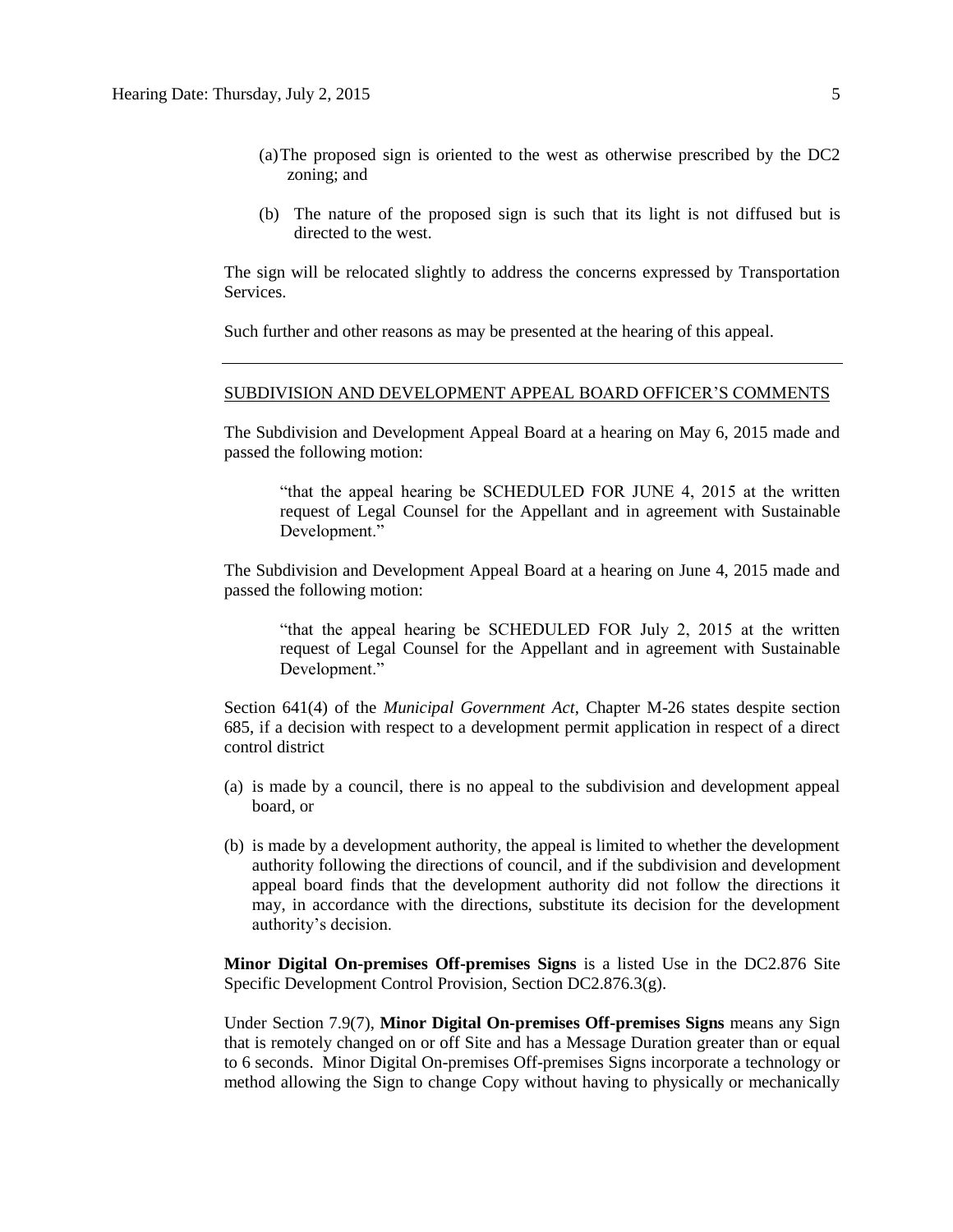replace the Sign face or its components. The Copy on such Sign may include Copy from Minor Digital On-premises Signs and Minor Digital Off-premises Signs.

The submitted plans show that the proposed Sign is located 7.5 metres from the (west) lot line, and 7.5 metres from the (south) lot line. The proposed Sign is single-sided facing west toward eastbound traffic on 100 Avenue. The plans indicate that the proposed Sign has a horizontal dimension of 7.32 metres, a vertical dimension of 4.27 metres, and a height of 7.92 metres from grade to the top of the Sign.

Section DC2.876.4(z) states, in addition to Schedule 59E and any other provisions of the Zoning Bylaw, the following shall apply:

- i. All Digital Signs shall be designed to minimize light pollution and visual intrusion into residential properties south of 100 Avenue;
- ii. Any lighting on a sign higher than 10 m and more than 7.5 m north of 100 Avenue is to be oriented east/west and not face south;
- iii. Any Signs developed on a south facing wall above 10 m in height or attached to any building above 10 m in height that abuts 100 Avenue is to be backlit and designed to prevent light from emitting toward residential areas south of 100 Avenue;
- iv. Individual business identification signs located on the Facades of buildings shall be similar in proportion, construction materials and placement. The sign shall be designed and located so as to ensure that the signage does not detract from the overall appearance of the development and is not obtrusive, having regard to the scale of the buildings on the site and to the distance of the building setback. An exception may be made to this general requirement where the function of an individual business dictates a specific style or image associated with a company. In such cases, the development shall maintain harmony in terms of overall project design and appearance;
- v. Any Signs developed on the south facing walls or area of any of the buildings visible from 100 Avenue shall be designed to prevent light from emitting toward residential areas south of 100 Avenue. Only low light signs shall be used;
- vi. Movement and brightness of perimeter Signs shall be designed to minimize light pollution/visual intrusion on surrounding residential properties;
- vii. There shall be no Digital Sign located in a landscaped yard;
- viii. There shall be no Digital Sigh facing 100 Avenue;
- ix. All Digital Signs shall be developed in accordance with Section 59.2 of the Edmonton Zoning Bylaw.

Schedule  $59E.3(5)(c)(ii)$  states for Minor Digital On-premises Off-premises Signs the maximum Area shall be 20 square metres for proposed Signs that are Freestanding Signs. The maximum combined Area of Digital Sign Copy and any other type of Copy on the same Sign face shall not exceed 20 square metres.

#### **The Development Officer determined the maximum Area is 20 square metres. The Development Officer determined the proposed development provides an Area of 31.2 square metres, which is in excess of the maximum by 11.2 square metres.**

Section 59.2(2) states Major Digital Signs, Minor Digital On-premises Signs, Minor Digital Off-premises Signs, and Minor Digital On-premises Off-premises Signs shall be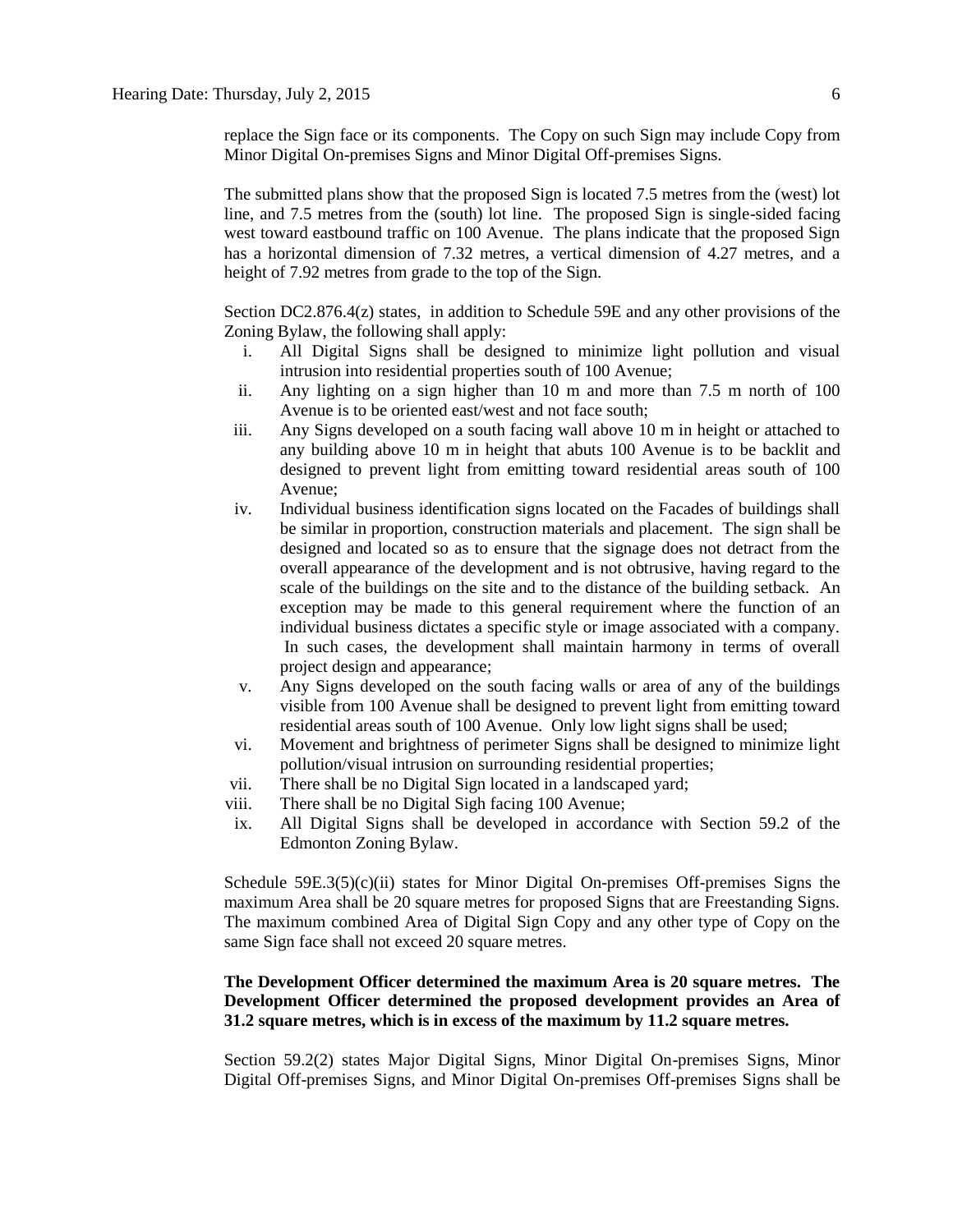located such that the Sign does not obscure a driver decision point. The Development Officer and Transportation Services shall be satisfied that each Copy Area:

- a. does not physically obstruct the sightlines or view of a traffic control device or traffic control signal for oncoming vehicle traffic;
- b. is not located in the field of view near or past the traffic control device or traffic control signal in the sightlines of oncoming vehicle traffic;
- c. is not located in the field of view near or past other traffic conflict points such as intersections, merge points, exit ramps, or curved roadways; and
- d. illumination does not compete with or dull the contrast of the traffic control device or traffic control signal for oncoming vehicle traffic.

**The Development Officer determined the proposed development is within 20 degree cone of vision, which requires a Safety Review prior to approval. The proposed location of the proposed development is in the direct path of an existing traffic control signal. As such, the Transportation Department has determined that the proposed sign location will also backlight the subject traffic control signal on NE corner of intersection.**

Under Section 6.2(3), **Copy** means the letters, graphics or characters that make up the message on the Sign face.

Under Section 6.2(4), **Copy Area** means the total area within one or more rectangles which enclose the entire limits of the Copy.

Under Section 6.2(24), **Sign Area** means the entire area of the Sign on which Copy is intended to be placed. In the case of double-faced or multi-faced Sign, only half of the area of each face of the Sign used to display advertising Copy shall be used in calculating the total Sign Area.

Section DC2.876 states the purpose of the DC2 Site Specific Development Control Provision is to accommodate the development of three hotels in accordance with the Place La Rue Plan West Neighbourhood Area Structure Plan and the Major Commercial Corridor Overlay in order to achieve a high-quality development that is appropriate for the site's location adjacent to a major "gateway" corridor of the city, and that will not adversely affect neighbouring residential uses and transportation facilities.

Included in the Sustainable Development Department's POSSE system, under "Shared with SDAB", is a Memorandum dated April 22, 2015 from Kelly Sizer, General Supervisor, Development Planning, Transportation Planning Branch, Transportation Services. **A copy of the Memorandum from Transportation Services is on file.**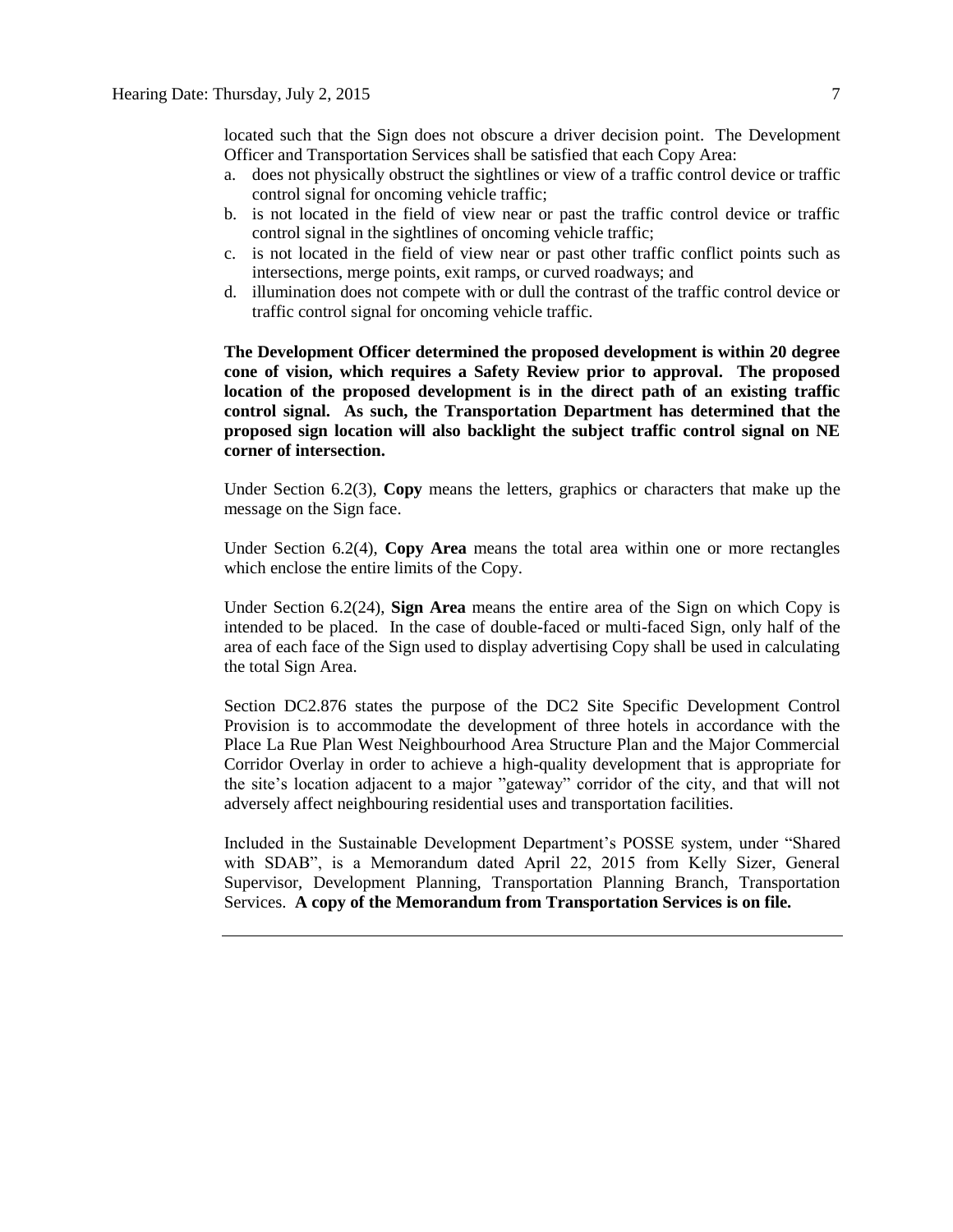Provincial legislation requires that the Subdivision and Development Appeal Board issue its official decision in writing within fifteen days of the conclusion of the hearing. Bylaw No. 11136 requires that a verbal announcement of the Board's decision shall be made at the conclusion of the hearing of an appeal, but the verbal decision is not final nor binding on the Board until the decision has been given in writing in accordance with the Municipal Government Act.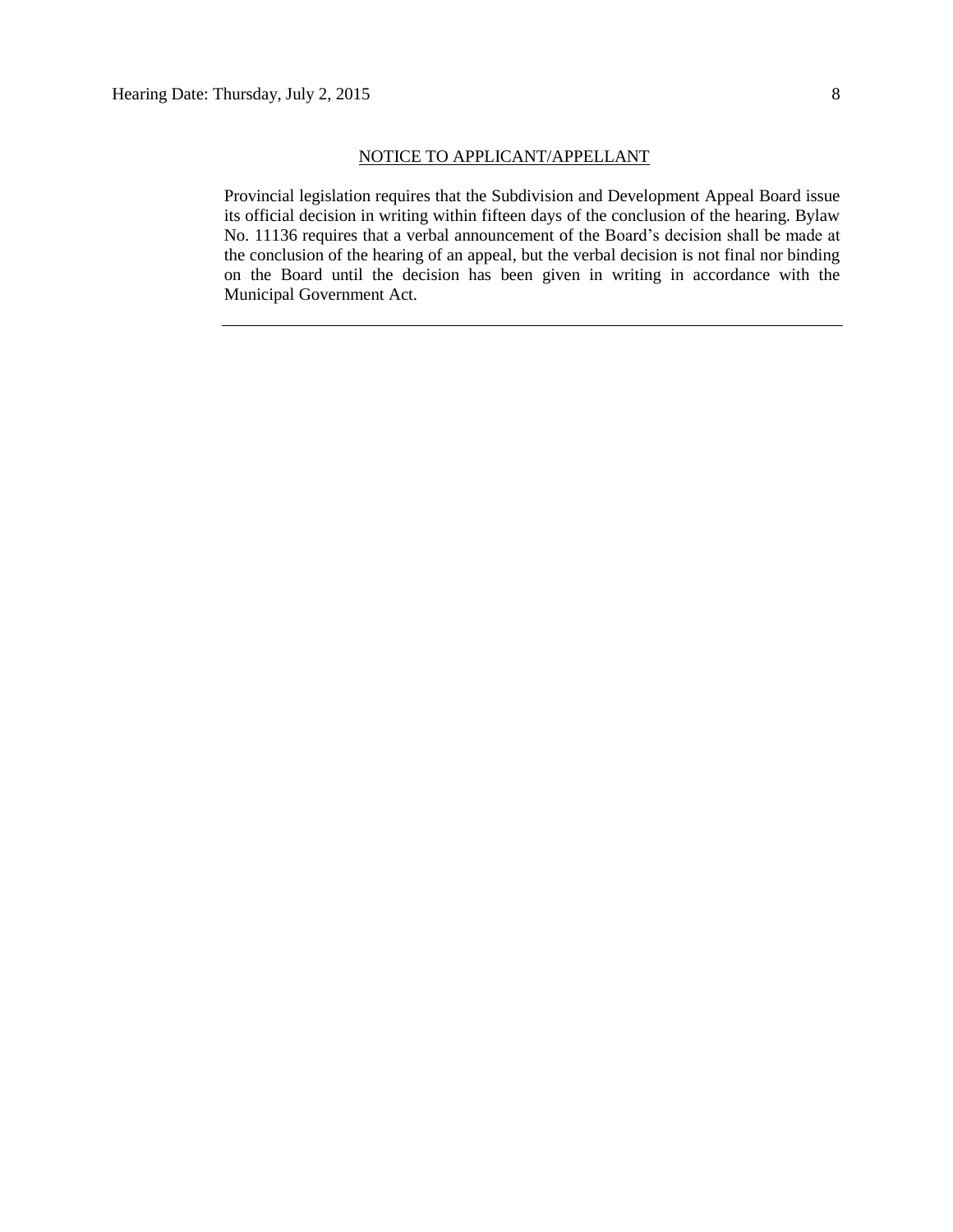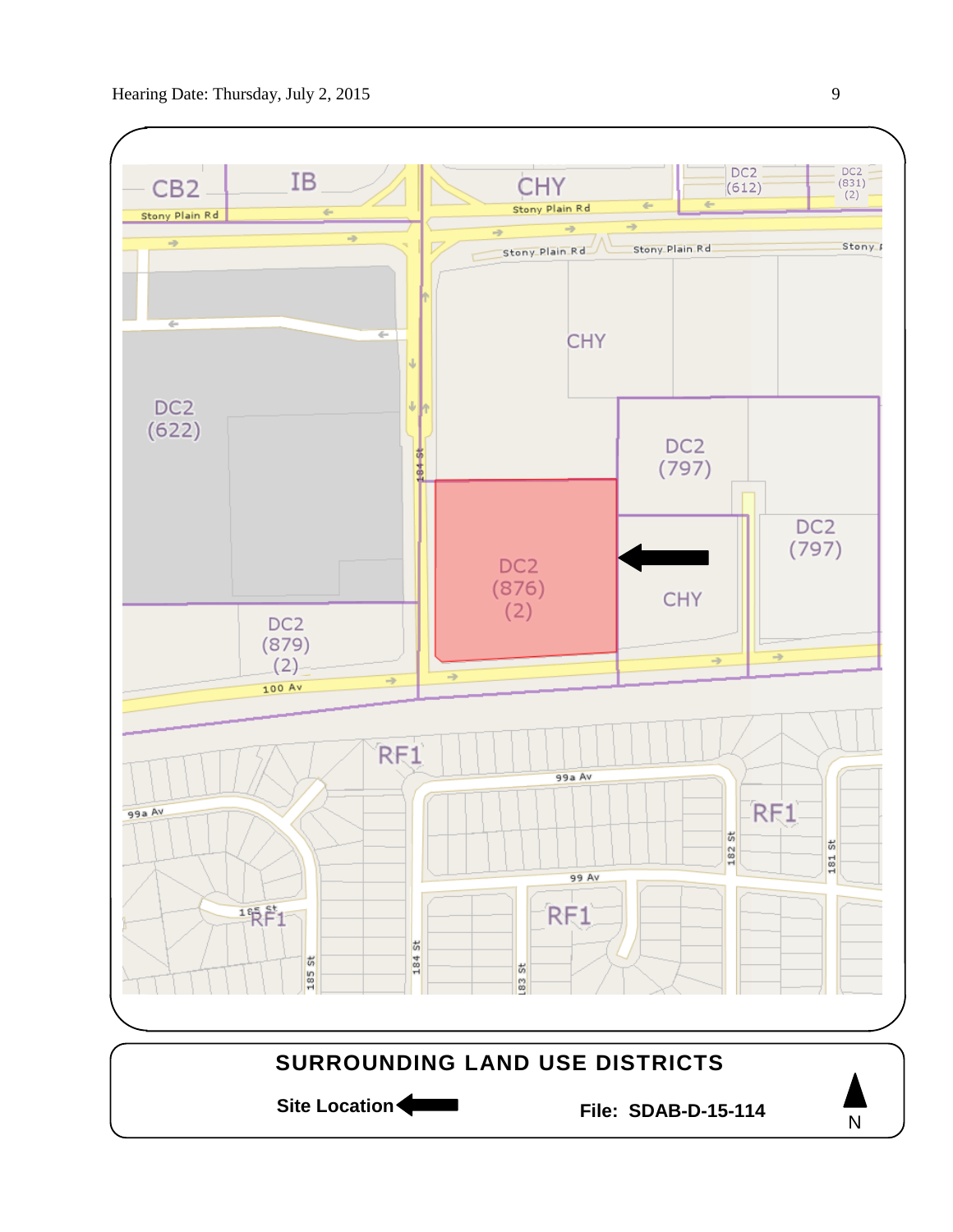# **TO BE RAISED**<br>**ITEM II: 12:30 P.M.**

#### FILE: SDAB-D-15-102

#### AN APPEAL FROM THE DECISION OF THE DEVELOPMENT OFFICER

APPLICATION NO.: 168696143-001

DECISION DATE:  $\left\{ \prod_{i=1}^{n} \right\}$  April 17, 2015 DATE OF APPEAL:  $\blacksquare$   $\blacksquare$   $\blacksquare$  1, 2015

MUNICIPAL DESCRIPTION

OF SUBJECT PROPERTY: 6810 – Yellowhead Trail NW

OVERLAY: N/A

STOP ORDER TO: Comply with an Order to dismantle and remove the Freestanding Off-premises Signs from the Site. This Order is to be complied with on or before June 1, 2015.

LEGAL DESCRIPTION: Plan 2427MC Blk 23 Lot D

ZONE: IH Heavy Industrial Zone

STATUTORY PLAN: Yellowhead Corridor Area Structure Plan

#### DEVELOPMENT AUTHORITY'S DECISION

April 17, 2015 **Our File:** 168696143-001

Dear Sir/Madam:

A check with Land Titles Office discloses that you are the registered owner(s) of the property located at 6810 - YELLOWHEAD TRAIL NW, legally described as Plan 2427MC Blk 23 Lot D.

On April 16, 2015 Development Compliance Officer Kenneth Yeung from the City of Edmonton having the authority to exercise development powers under Section 642(1) of the Municipal Government Act, R.S.A. 2000 conducted a site inspection of the above noted property revealing that Freestanding Off-premises Signs have been erected for which, according to our records, no development permit has been issued.

#### **LAND USE INFRACTION**: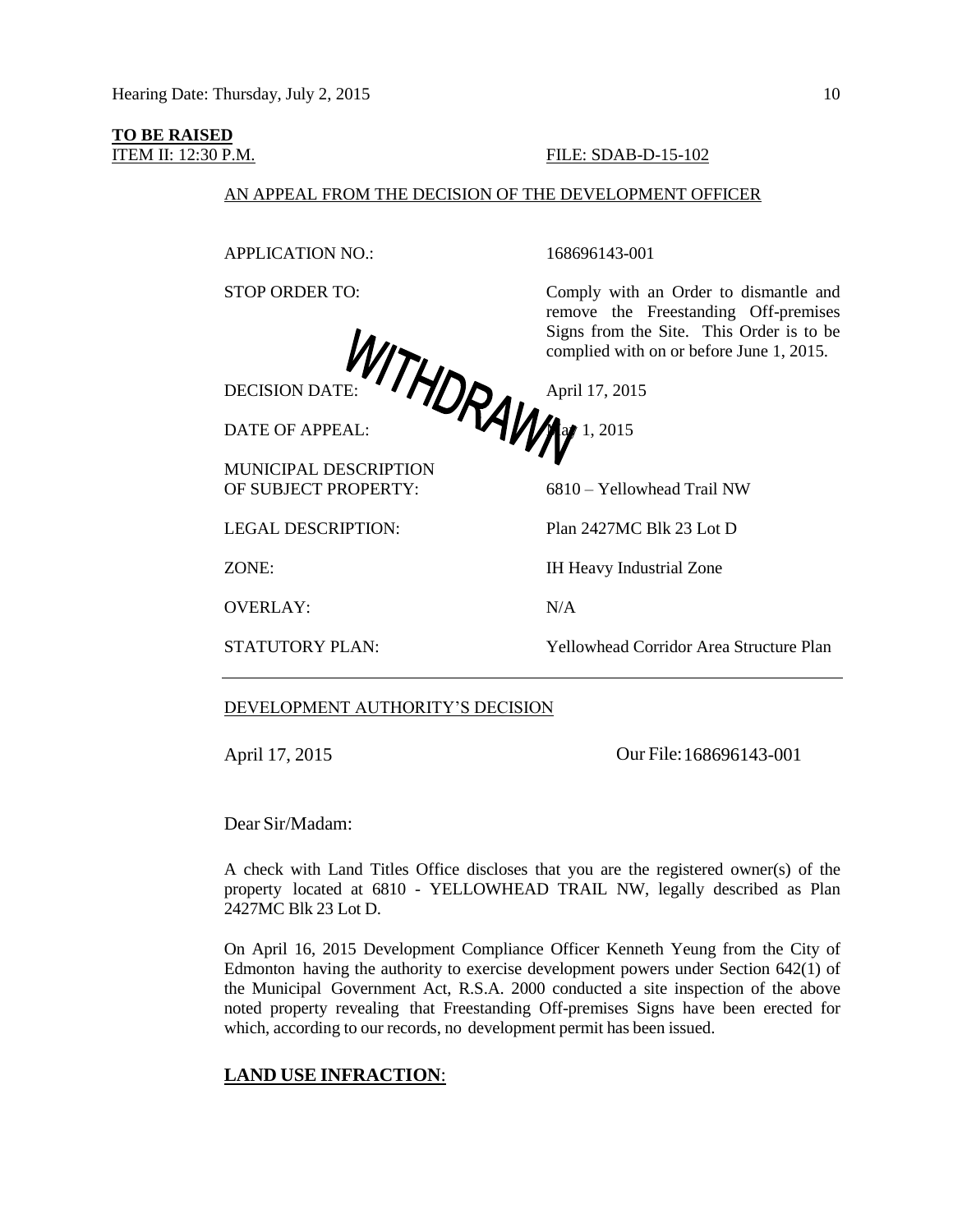This property is zoned IH (Heavy Industrial Zone) in accordance with Section 430 of the Edmonton Zoning Bylaw. Our investigation revealed that Freestanding Offpremises Signs have been built. The City of Edmonton has not issued a development permit to construct Freestanding Off-premises Signs, which is contrary to Section 683 of the Municipal Government Act, R.S.A. 2000, c.M-26.1.

#### **ORDER:**

Pursuant to Section 645 of the Municipal Government Act, R.S.A. 2000, YOU ARE HEREBY ORDERED TO:

DISMANTLE AND REMOVE THE FREESTANDING OFF-PREMISES SIGNS FROM THE SITE.

This order is to be complied with on or before June 1, 2015.

#### **CONSEQUENCES FOR NON-COMPLIANCE:**

In the event that a person fails to comply with an Order issued under Section 645, Section 646 of the Municipal Government Act authorizes the City to enter on the land and take any action necessary to carry out the Order. Section 553(1)(h.1) of the Act provides that the costs and expenses of carrying out an order may be added to the tax roll of the property and Section 566(1), subject to subsection (2), a person who is found guilty of an offence under this Act is liable to a fine of not more that \$10,000.00 or to imprisonment for not more than one year, or to both fine and imprisonment.

The property will be inspected on or after June 1, 2015 to determine compliance with this Order. Failure to comply will result in action as described in Section 646.

YOU ARE HEREBY NOTIFIED THAT IF YOU HAVE NOT DISMANTLED AND REMOVED THE FREESTANDING OFF-PREMISES SIGNS FROM THE SITE by the June 1, 2015 deadline, the City may carry out the Order by entering onto the property and performing remedial actions as described in Section 646 of the Municipal Government Act R.S.A. 2000, and all the costs and expenses in doing so will be added to the tax roll pursuant to Section 553(1)(h.1) of the Municipal Government Act R.S.A. 2000.

Following are Sections 553, 645, 646, 683, 685 and 686 of the Municipal Government Act, R.S.A. 2000, c.M-26.1, which provides you with the right to appeal this Order and enables the City to add all costs associated with this action to the tax roll of the property.

If you have any questions in regards to this matter, please contact the writer at 780- 944-0675.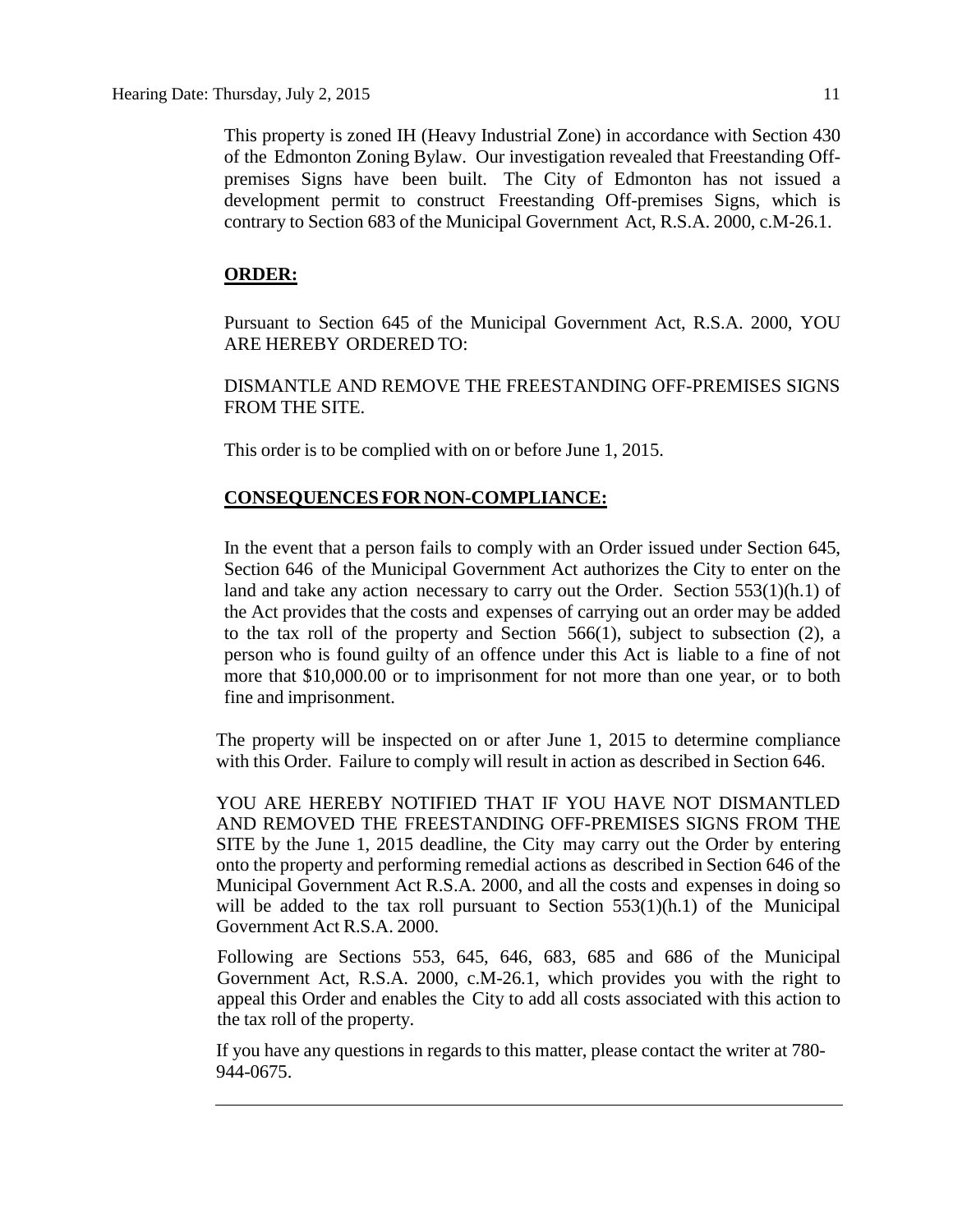#### APPELLANT'S SUBMISSION

Reason for Appeal:

- 1. The freestanding off-premises signs (the "Sign") should, or ought to have a development permit on record with the City.
- 2. The Sign is a lawful sign.
- 3. The Sign either has a valid development permit, does not, or did not, require a development permit, or, in the alternative, the Appellant has not been given an opportunity to obtain a development permit, or an extension of the time to do so, if at all required.
- 4. The City has not acted in good faith during the Appellant's attempts to obtain permit information nor has it acted in good faith in enforcement activities related to the Sign.
- 5. The City has improperly and/or unreasonably provided the Stop Order to the Appellant.
- 6. The City has improperly or unreasonably rescinded an extension granted to the Appellant to prove or provide for compliance with a violation notice.
- 7. The Appellant relied upon the extension that was granted and incurred substantial costs as a result.
- 8. Such further and other grounds of appeal as will be presented at the hearing.

#### SUBDIVISION AND DEVELOPMENT APPEAL BOARD OFFICER'S COMMENTS

The Subdivision and Development Appeal Board, at a hearing on May 14, 2015, made and passed the following motion:

"that the appeal hearing be SCHEDULED for July 2, 2015 at the written request of the Appellant."

Section 645 of the *Municipal Government Act* states:

645(1) Despite section 545, if a development authority finds that a development, land use or use of a building is not in accordance with

- (a) this Part or a land use bylaw or regulations under this Part, or
- (b) a development permit or subdivision approval,

the development authority may act under subsection (2).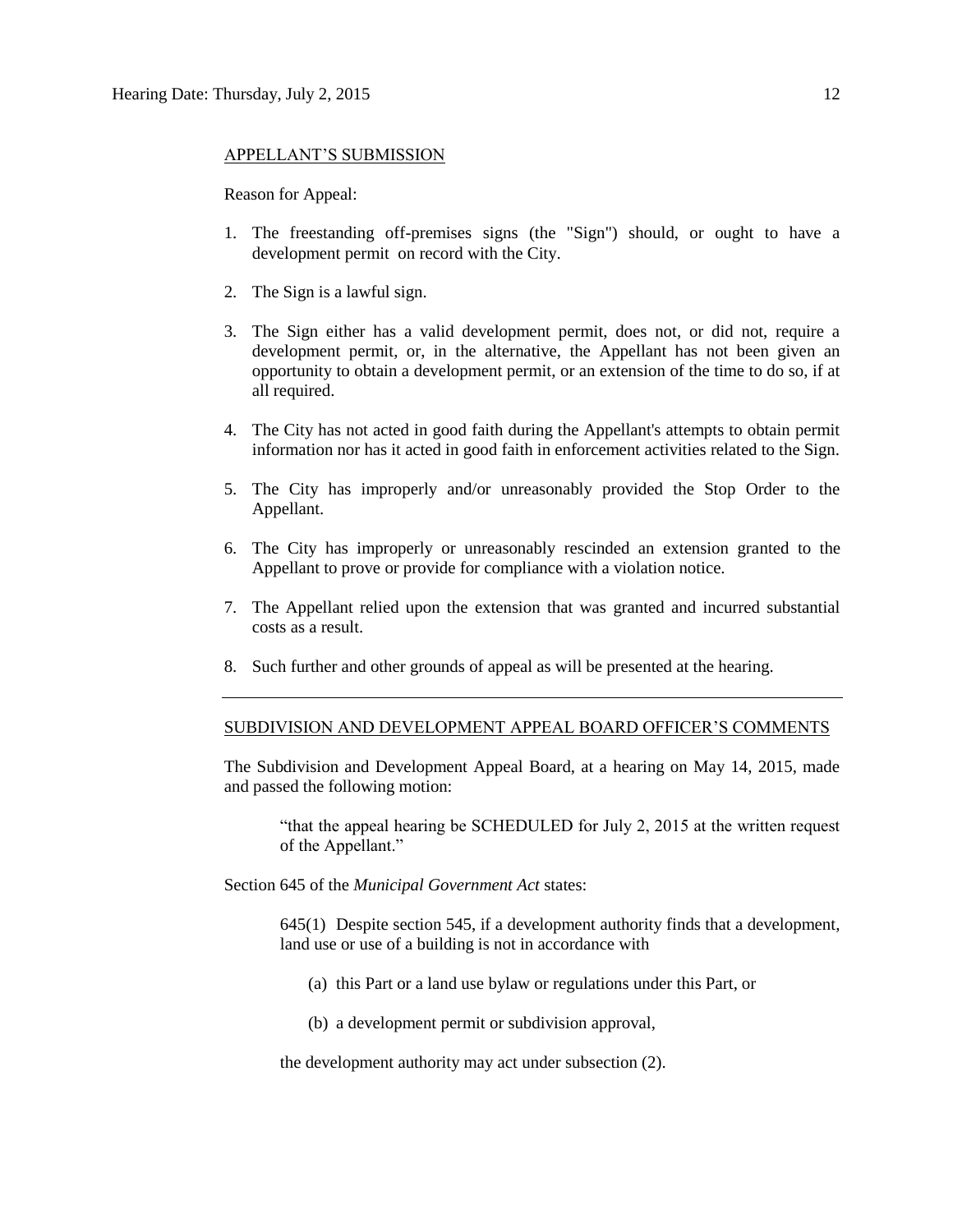(2) If subsection (1) applies, the development authority may, by written notice, order the owner, the person in possession of the land or building or the person responsible for the contravention, or any or all of them, to

- (a) stop the development or use of the land or building in whole or in part as directed by the notice,
- (b) demolish, remove or replace the development, or
- (c) carry out any other actions required by the notice so that the development or use of the land or building complies with this Part, the land use bylaw or regulations under this Part, a development permit or a subdivision approval,

within the time set out in the notice.

(3) A person who receives a notice referred to in subsection (2) may appeal to the subdivision and development appeal board in accordance with section 685.

Section 5.1 of the Zoning Bylaw states:

No Person:

- 1. shall commence, or cause or allow to be commenced, a Development without a development Permit therefore issued under the provisions of Section 12 of this Bylaw; or
- 2. shall carry on, or cause or allow to be carried on a development without a Development Permit therefore issued under Section 12 of this Bylaw.

#### NOTICE TO APPLICANT/APPELLANT

Provincial legislation requires that the Subdivision and Development Appeal Board issue its official decision in writing within fifteen days of the conclusion of the hearing. Bylaw No. 11136 requires that a verbal announcement of the Board's decision shall be made at the conclusion of the hearing of an appeal, but the verbal decision is not final nor binding on the Board until the decision has been given in writing in accordance with the Municipal Government Act.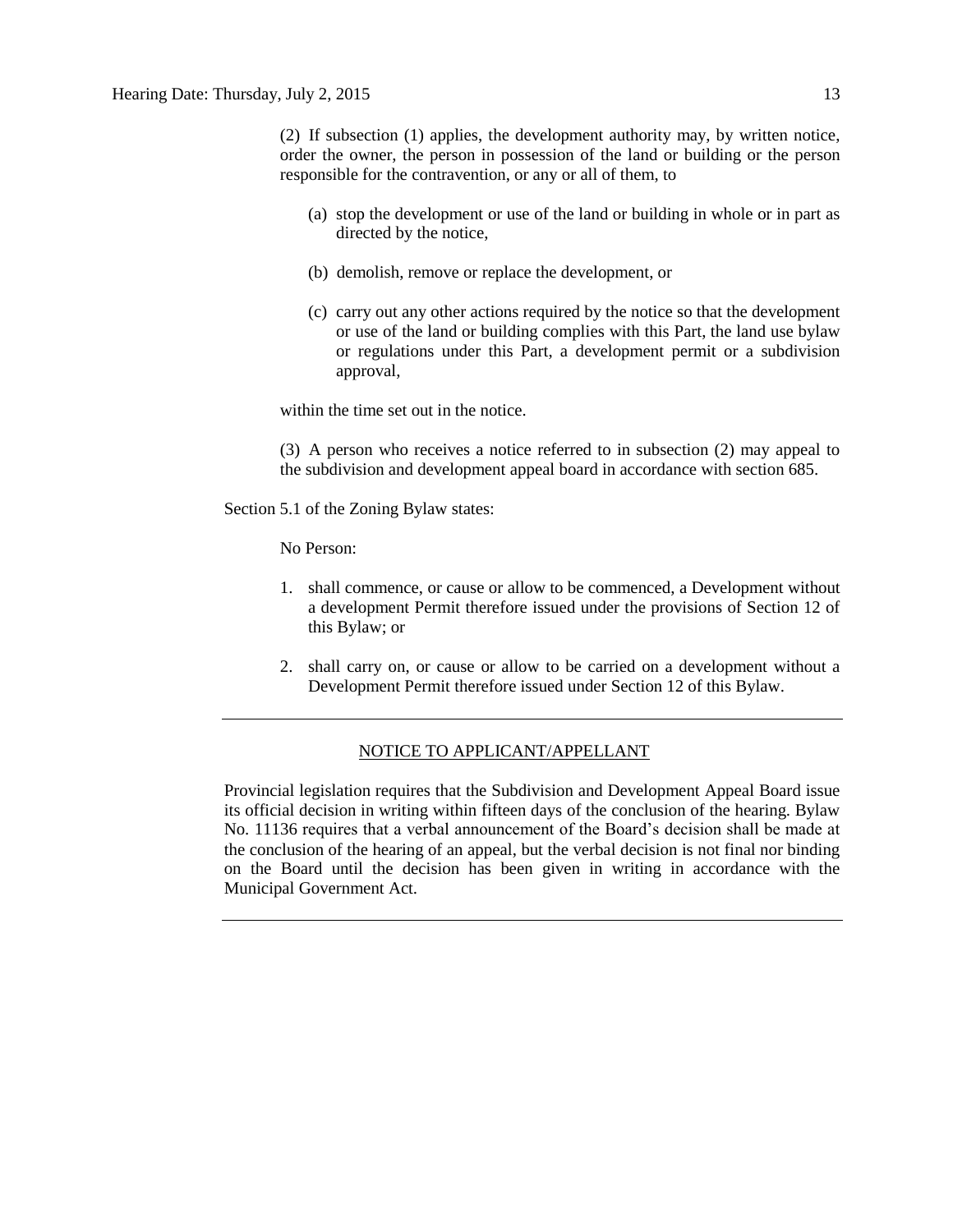